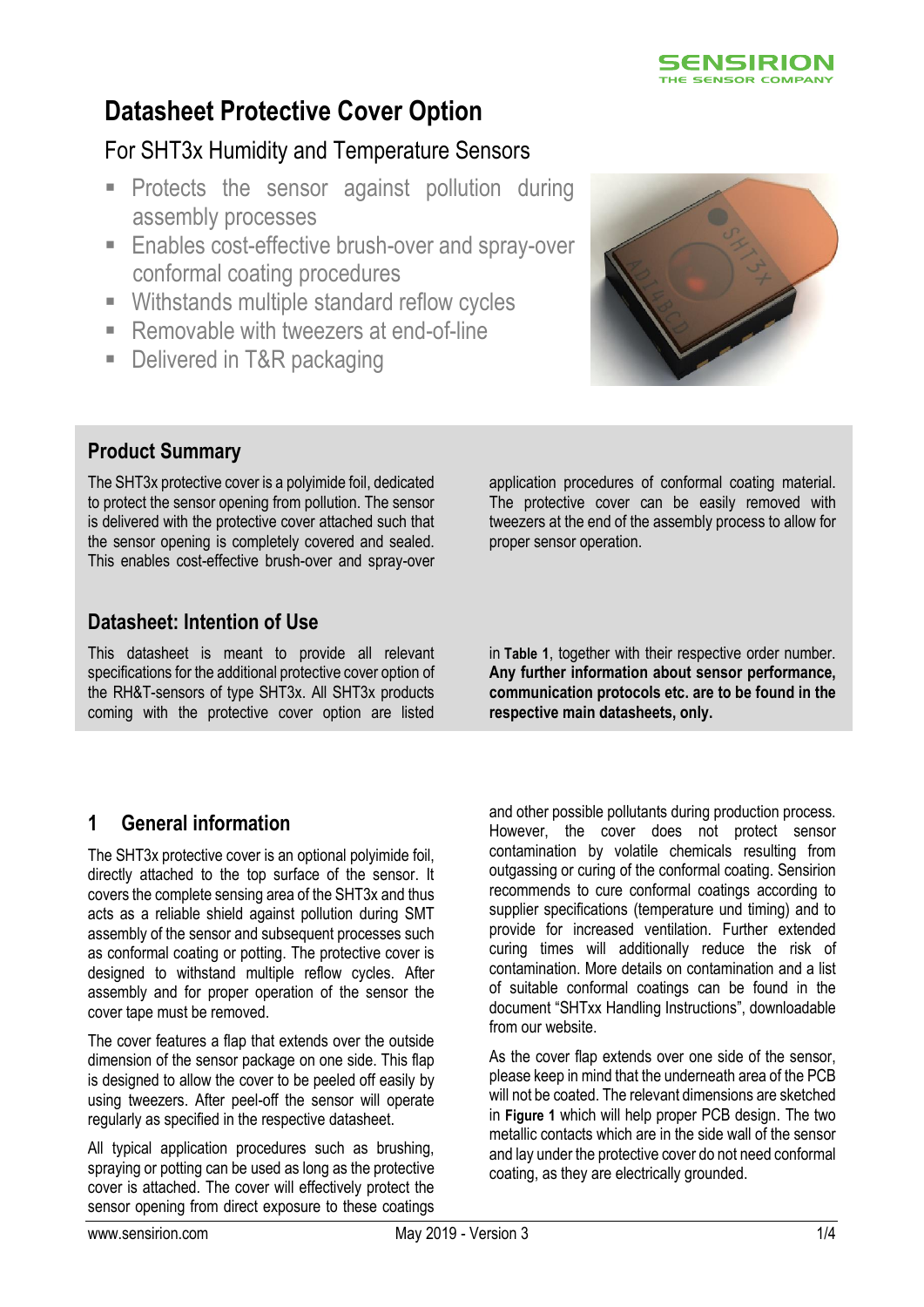

Datasheet Protective Cover Option

Handling and storage recommendations in the "SHTxx handling instructions" document also apply to sensors with the protective cover option.

After reflow soldering the sensor will need a reconditioning procedure if immediate functional testing is desired. Details on the reconditioning steps are listed in "SHTxx handling instructions".

# **2 Ordering Information**

The SHT3x protective cover can be ordered in tape and reel packaging in different reel sizes given in [Table 1.](#page-1-0)  The reels are delivered in sealed ESD bags.

| Name             | Quantity | <b>Order Number</b> |
|------------------|----------|---------------------|
| SHT30-DIS-P2.5kS | 2'500    | 1-101461-01         |
| SHT30-DIS-P10kS  | 10'000   | 1-101326-01         |
| SHT31-DIS-P2.5kS | 2'500    | 1-101458-01         |
| SHT31-DIS-P10kS  | 10'000   | 1-101472-01         |
| SHT30-LSS-P2.5kS | 2'500    | 1-101468-01         |
| SHT30-LSS-P10kS  | 10'000   | 1-101342-01         |

<span id="page-1-0"></span>**Table 1** SHT3x protective cover ordering options.

# **3 Technical Drawing**



<span id="page-1-1"></span>**Figure 1** Dimensional drawing of SHT3x protective cover sensor package. Pin 1 is indicated through the cut corner of the flap.

# **4 Land Pattern**

For recommended metal land pattern please refer to the respective SHT3x data sheet. In case conformal coating is used, it is not recommended to place components or open metal surfaces on the PCB underneath the extension flap of the protective cover because this area will not be coated properly.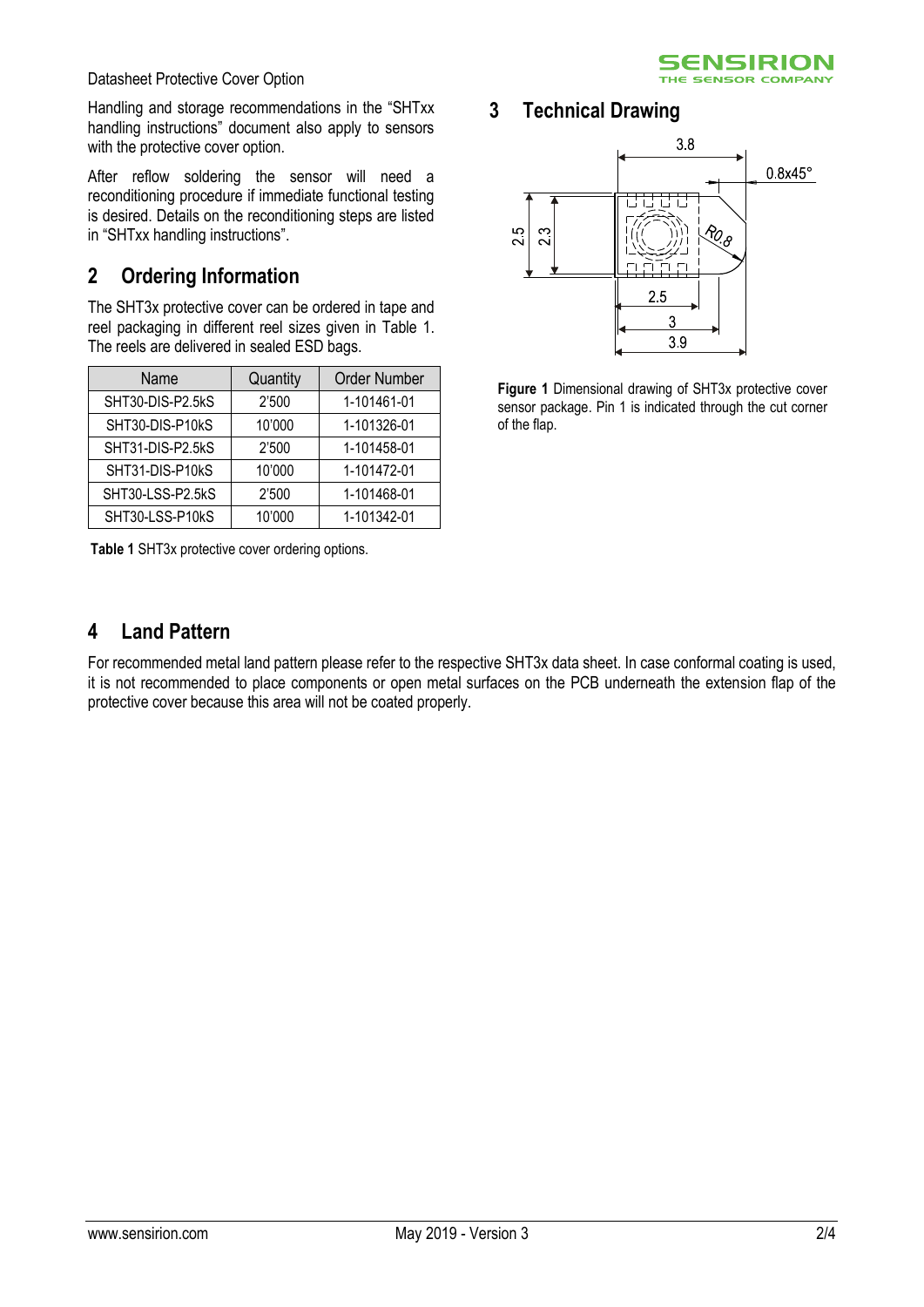# **5 Shipping Package**



Figure 2 Technical drawing of the packaging tape with sensor orientation in tape. Header tape is to the right and trailer tape to the left on this drawing. Dimensions are given in millimeters.

### **6 Quality**

### **6.1 Material Contents**

The device is fully RoHS and WEEE compliant, e.g. free of Pb, Cd, and Hg.

### **Revision History**

| Date          | Version | Page(s) | <b>Changes</b>                                                                 |
|---------------|---------|---------|--------------------------------------------------------------------------------|
| 3. July 2015  |         | lall    | Initial release                                                                |
| February 2016 |         | lall    | Update on use and applicability of protective cover;<br>New available products |
| May 2019      |         |         | Introduction of new reel sizes                                                 |